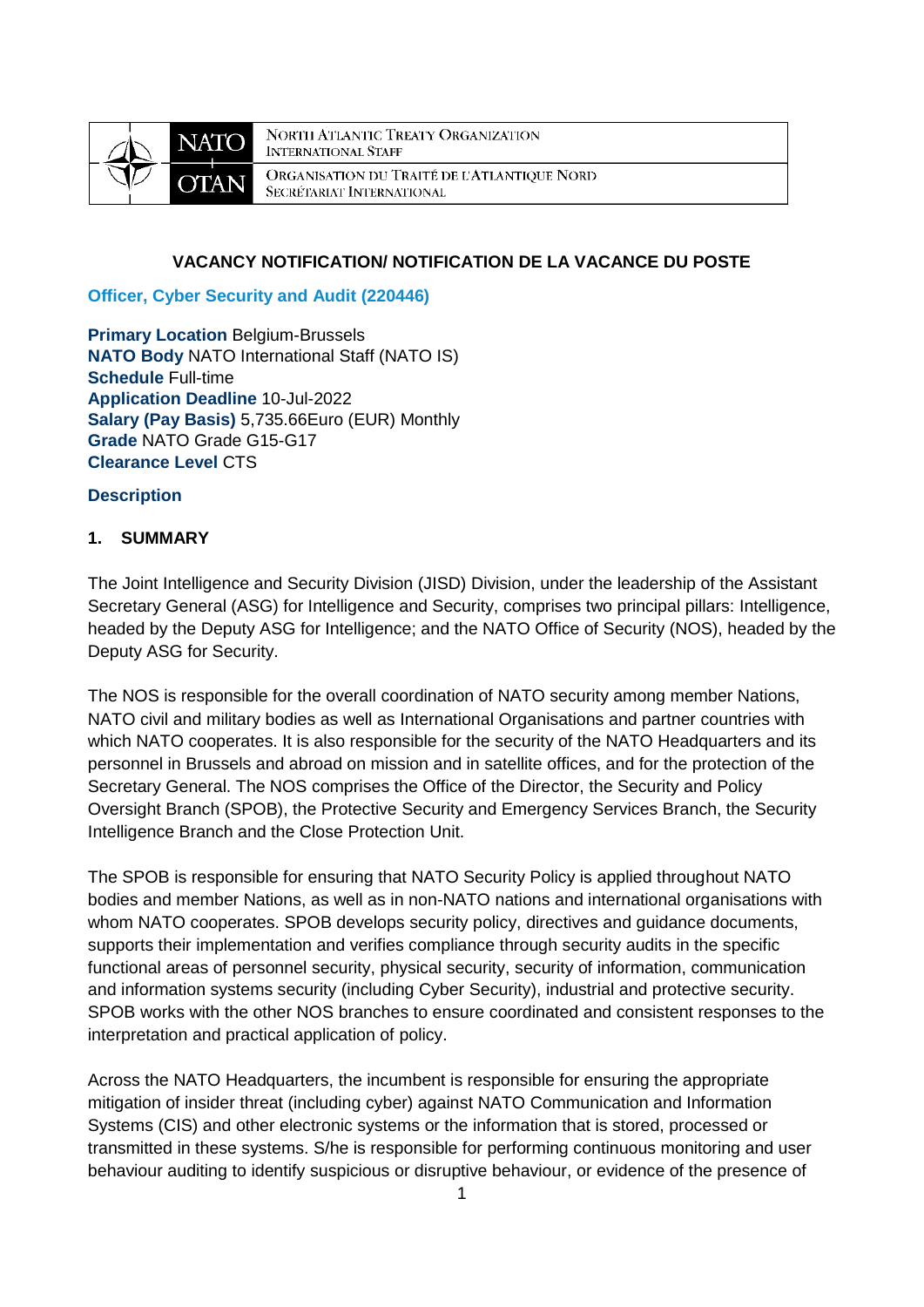insider threat actors, to NATO classified systems. S/he will perform log correlation and auditing of staff and business partners' suspicious activities, to establish a baseline of normal user behaviour when interacting with NATO classified systems.). The incumbent supports the role of Security Accreditation Authority assumed by the NOS for the NATO Headquarters. Furthermore, the incumbent will contribute to JISD's cyber situational awareness and security risk management activities in particular identifying and evaluate the risks to the users, projects and business and recommending safeguards to control risks.

# **2. QUALIFICATIONS AND EXPERIENCE**

## **ESSENTIAL**

The incumbent must:

• possess a university degree, preferably in the field of CIS engineering, computer science or similar;

• possess at least 4 years of professional working experience in Information Assurance, CIS/Cyber Security or in CIS auditing activities, dealing with CIS/Cyber Security incident handling and investigations;

• possess recent experience within the last years, performing cyber incident investigation and coordination, or post-incident analysis in environments with high security requirements similar to NATO;

- possess effective interpersonal skills in performing investigative interviews;
- possess advanced knowledge and application of the Security Policy and subordinate Directives in national or international environments;
- possess knowledge in the area of investigation methodologies, digital forensics, incident response, breach indicator and analysis, data leakage and data theft, cyber espionage, cyber incident legal matters and privacy concerns;

• demonstrate in-depth understanding of the methods used to both compromise and defend modern CIS infrastructures, a good understanding of the current cyber threats and knowledge of hacker capabilities and techniques;

• demonstrate excellent oral and written reporting and presentation skills;

• possess the following minimum levels of NATO's official languages (English/French): V ("Advanced") in one; I ("Beginner") in the other.

## **DESIRABLE**

The following would be an advantage:

• a higher university degree (master or Ph.D.) related to IT, security and/or professional security certification credentials (such as Certified Information Systems Security Professional (CISSP), Certified Information Systems Auditor (CISA), or EnCase Certified Examiner (EnCE));

• practical experience of commercial Security Information and Event Management tools (i.e. Splunk);

• familiarity in conducting insider and cyber threat analysis including online monitoring of user behavior in the IT environment and advanced knowledge on insider threat mitigation strategies and techniques;

• possess advanced knowledge of the Security Policy, Directives and Regulations of NATO project management skills (i.e. PRINCE2);

- experience in conducting or managing digital Forensics;
- familiarity with SharePoint technologies, workflows and data driven solutions;
- experience in supervising the installation, configuration and maintenance of software within a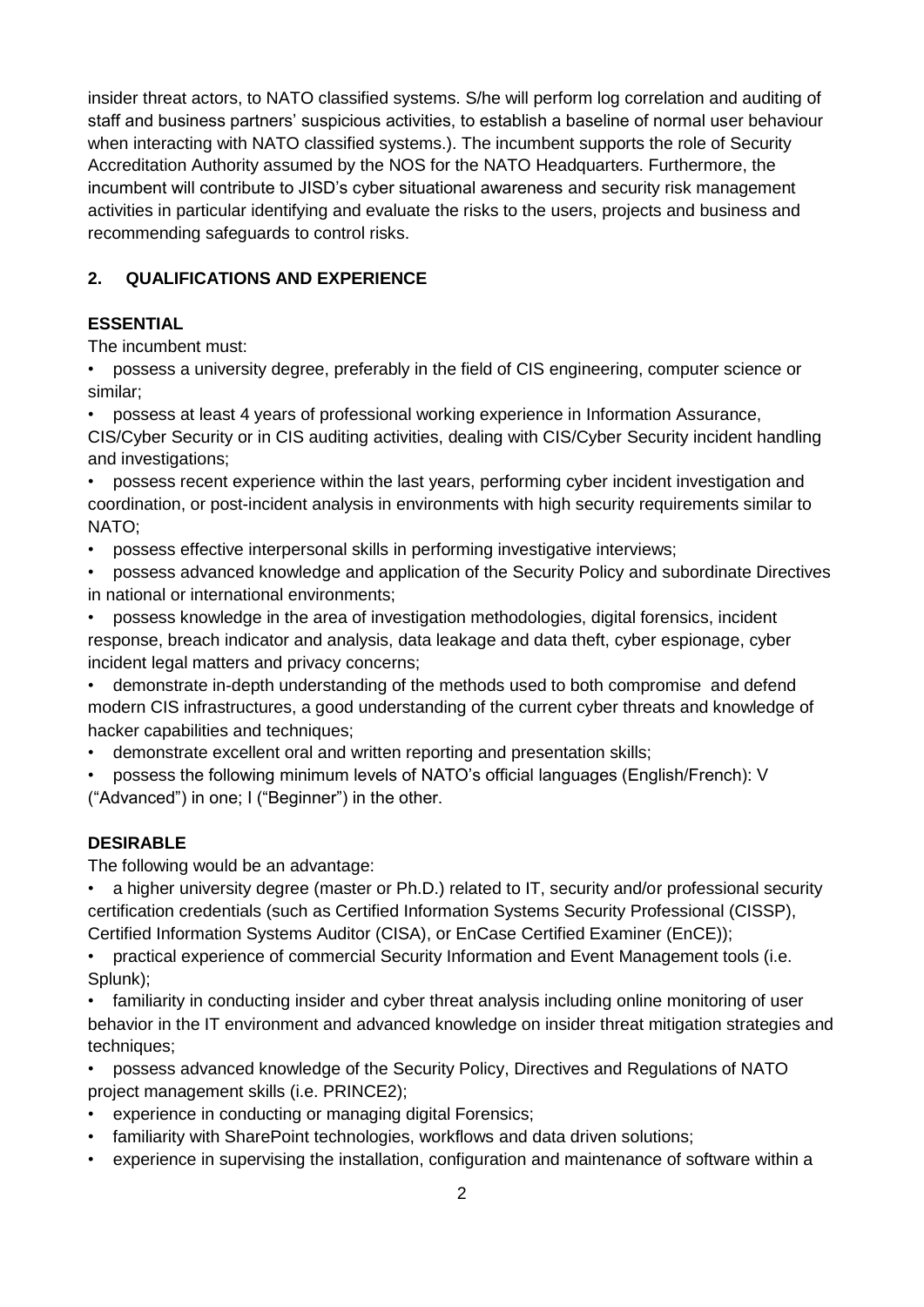classified environment.

## **3. MAIN ACCOUNTABILITIES**

#### **Project Management**

Perform the planning and implementation of NATO HQ insider threat mitigation programme. Ensure that the programme and its activities contribute to the Organisation mission and reflect the priorities of its leadership. Lead and monitor special projects related to user behaviour auditing and investigations. Work closely with project and programme managers to consistently enforce policies and controls. Define explicit auditing requirements. Institute appropriate access controls and monitoring policies on specific user's categories (i.e. remote users, etc.).

#### **Policy Development**

Support the HQ CIS Security Regulations and policy development in her/his field of expertise. Ensure compliance with NATO Security Policy requirements on security incident investigation and reporting. Assure the consistent classification of incidents and the remediation and mitigation of critical incidents are comparable across the Organization.

#### **Stakeholder Management**

Serve as the primary point of contact within NOS/SPOB for user behaviour auditing. Is eligible to exercise the role of NATO HQ Communication and Information System Security Officer (HQ CISSO). Ensure collaboration with NATO HQ security, counter intelligence and cyber defence staff. Assist in the management of the section resources related to continuous monitoring, auditing and digital investigation activities, provide technical expertise and ensure their effective coordination. Establish and maintain working relations with the NATO-wide CIS Security Officers and Counter Intelligence community, local security authorities and collaboration with human resources, counter-intelligence, cyber defence and security investigations staff. Deputize the Head Cyber Investigation and Auditing section and provide support to section's activities.

#### **Expertise Development**

Perform both continuous monitoring and user behaviour auditing activities. Develop scenarios, integrate structure and unstructured data and apply correlation rules for generating alerts on suspicious or abnormal activities. Review and adjust associated triggers for continuously improving the detection capabilities. Expand knowledge and experience in the use and application of analytical tools relevant to user behaviour auditing, big data analysis and digital investigations such as computer and network Forensics. Adapt to changing work methods and show an active interest in future developments in the field. Assist in designing and updating existing security mechanisms and requirements for improving the Organisation's insider threat prevention and detection capabilities. Incorporate insider threat awareness into periodic security training of all employees. Be vigilant regarding proper usage of social media.

#### **Financial Management**

Plan, coordinate and monitor the allocated financial resources in terms of budget, and training including outsourced contracts in an efficient manner, to accomplish the objectives and enhance the operational effectiveness of the section.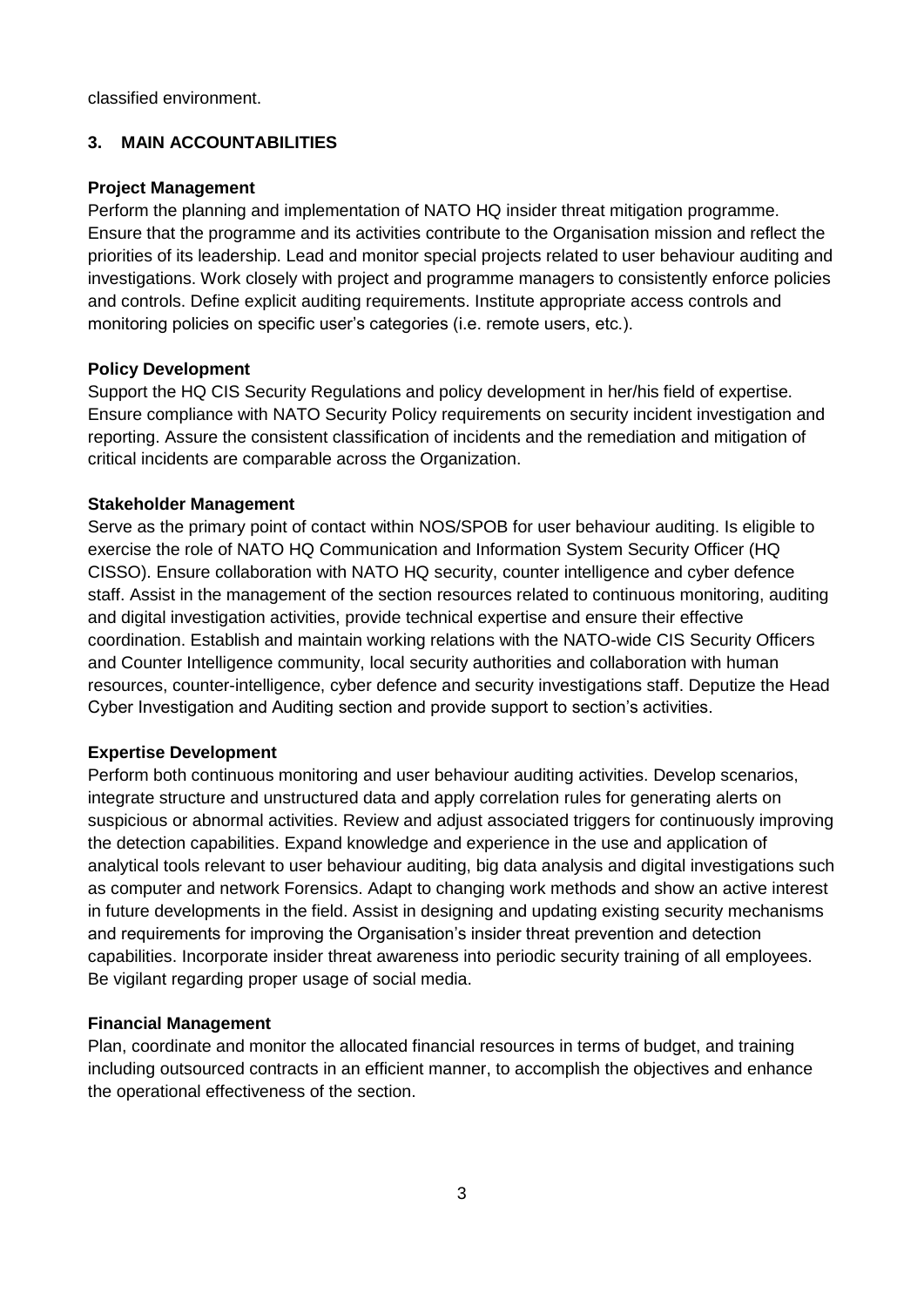## **Planning and Execution**

Develop and maintain the appropriate methodologies and procedures for insider threat mitigation programme. Conduct and synthesise trend analysis from related information sources.

## **Knowledge Management**

Know the available assets. Establish and maintain baselines of device and user behaviour. Anticipate and manage foreseeable insider threats from malicious actors. Share expertise, lessons learned and best practices with others.

Perform any other related duty as assigned.

## **4. INTERRELATIONSHIPS**

The incumbent reports to the Section Head of Cyber Investigation and Auditing. S/he will maintain regular contact with the section heads within SPOB as well as other across the Division as required. S/he will work closely with Divisional Security Officers, Cyber Security and security management staff in other Divisions. S/he liaises closely with CIS Security Officers, Incident Responders and Counter-Intelligence NATO-wide staff, and any NATO staff who contribute managing the insider threat. S/he will contribute as a SPOB team member in the investigation of the CIS/Cyber Security Incidents and cyber awareness material as directed by the head of section.

Direct reports: N/a Indirect reports: N/a.

## **5. COMPETENCIES**

The incumbent must demonstrate:

- Analytical Thinking: Sees multiple relationships;
- Flexibility: Adapts to unforeseen situations;
- Impact and Influence: Takes multiple actions to persuade;
- Initiative: Is decisive in a time-sensitive situation;
- Organisational Awareness: Understands organisational climate and culture;
- Teamwork: Cooperate.

## **6. CONTRACT**

## **Contract to be offered to the successful applicant (if non-seconded): Definite duration contract of three years; possibility of renewal for up to three years, during which the incumbent may apply for conversion to an indefinite duration contract.**

#### Contract clause applicable:

In accordance with the contract policy, this is a post in which turnover is desirable for political reasons in order to be able to accommodate the Organisation's need to carry out its tasks as mandated by the Nations in a changing environment, for example by maintaining the flexibility necessary to shape the Organisation's skills profile, and to ensure appropriate international diversity.

The maximum period of service foreseen in this post is 6 years. The successful applicant will be offered a 3-year definite duration contract, which may be renewed for a further period of up to 3 years. However, according to the procedure described in the contract policy the incumbent may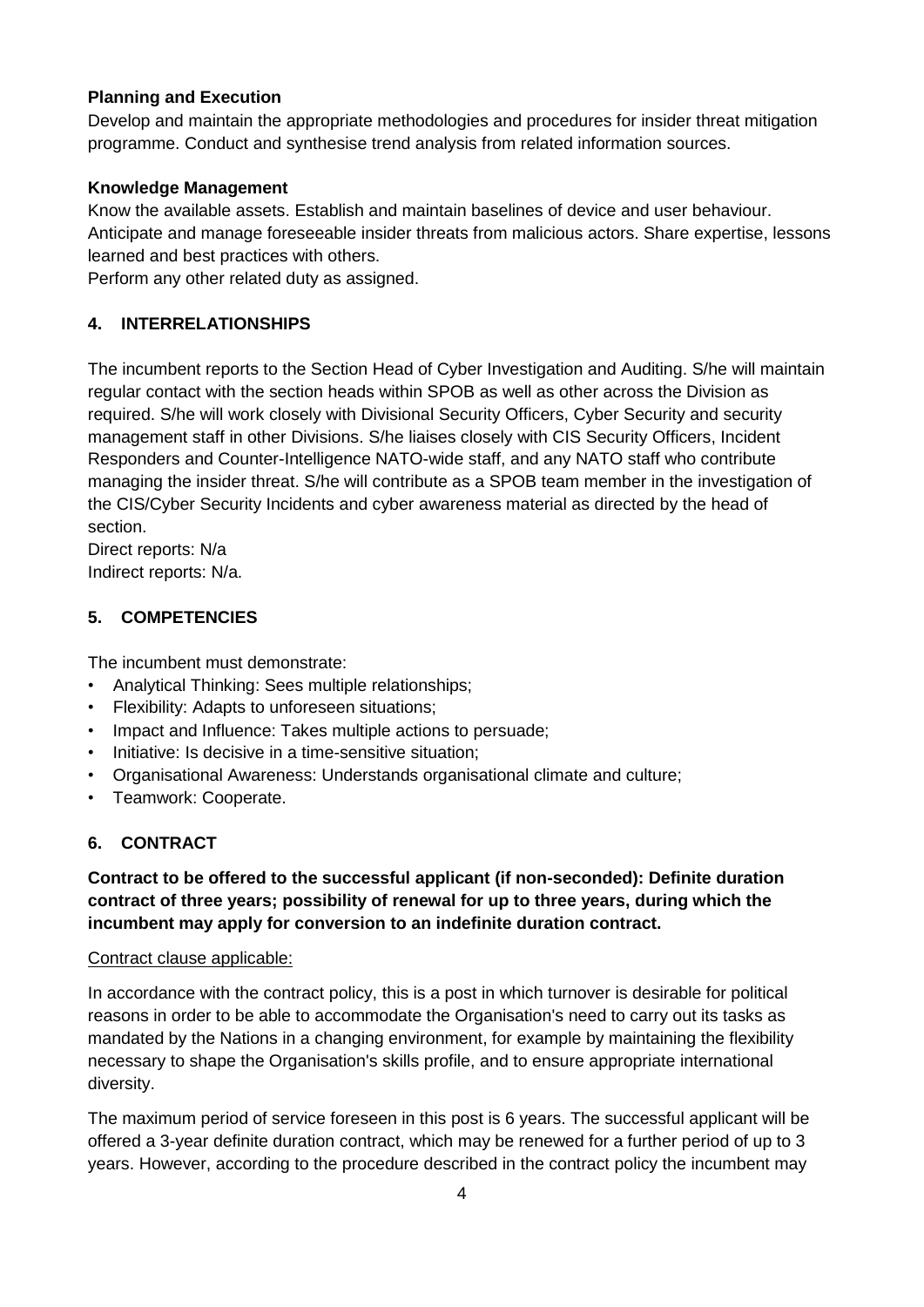apply for conversion to an indefinite contract during the period of renewal and no later than one year before the end of contract.

If the successful applicant is seconded from the national administration of one of NATO's member States, a 3-year definite duration contract will be offered, which may be renewed for a further period of up to 3 years subject also to the agreement of the national authority concerned. The maximum period of service in the post as a seconded staff member is six years.

Serving staff will be offered a contract in accordance with the NATO Civilian Personnel Régulations.

NOTE: Irrespective of previous qualifications and experience, candidates for twin-graded posts will be appointed at the lower grade. Advancement to the higher grade is not automatic, and will not normally take place during the first three years of service in the post.

Under specific circumstances, serving staff members may be appointed directly to the higher grade, and a period of three years might be reduced by up to twenty four months for external candidates. These circumstances are described in the IS directive on twin-graded posts.

# **7. RECRUITMENT PROCESS**

Please note that we can only accept applications from nationals of NATO member countries.

Applications must be submitted using e-recruitment system, as applicable:

- For NATO civilian staff members only: please apply via the internal recruitment portal [\(link\)](https://nato.taleo.net/careersection/1/jobsearch.ftl?lang=en);
- For all other applications: www.nato.int/recruitment

Please note that at the time of the interviews, candidates will be asked to provide evidence of their education and professional experience as relevant for this vacancy.

Appointment will be subject to receipt of a security clearance (provided by the national Authorities of the selected candidate) and approval of the candidate's medical file by the NATO Medical Adviser.

More information about the recruitment process and conditions of employment, can be found at our website (http://www.nato.int/cps/en/natolive/recruit-hq-e.htm).

## **8. ADDITIONAL INFORMATION**

NATO is committed to diversity and inclusion, and strives to provide equal access to employment, advancement and retention, independent of gender, age, nationality, ethnic origin, religion or belief, cultural background, sexual orientation, and disability. NATO welcomes applications of nationals from all member Nations, and strongly encourages women to apply.

Building Integrity is a key element of NATO's core tasks. As an employer, NATO values commitment to the principles of integrity, transparency and accountability in accordance with international norms and practices established for the defence and related security sector. Selected candidates are expected to be role models of integrity, and to promote good governance through ongoing efforts in their work.

Due to the broad interest in NATO and the large number of potential candidates, telephone or email enquiries cannot be dealt with.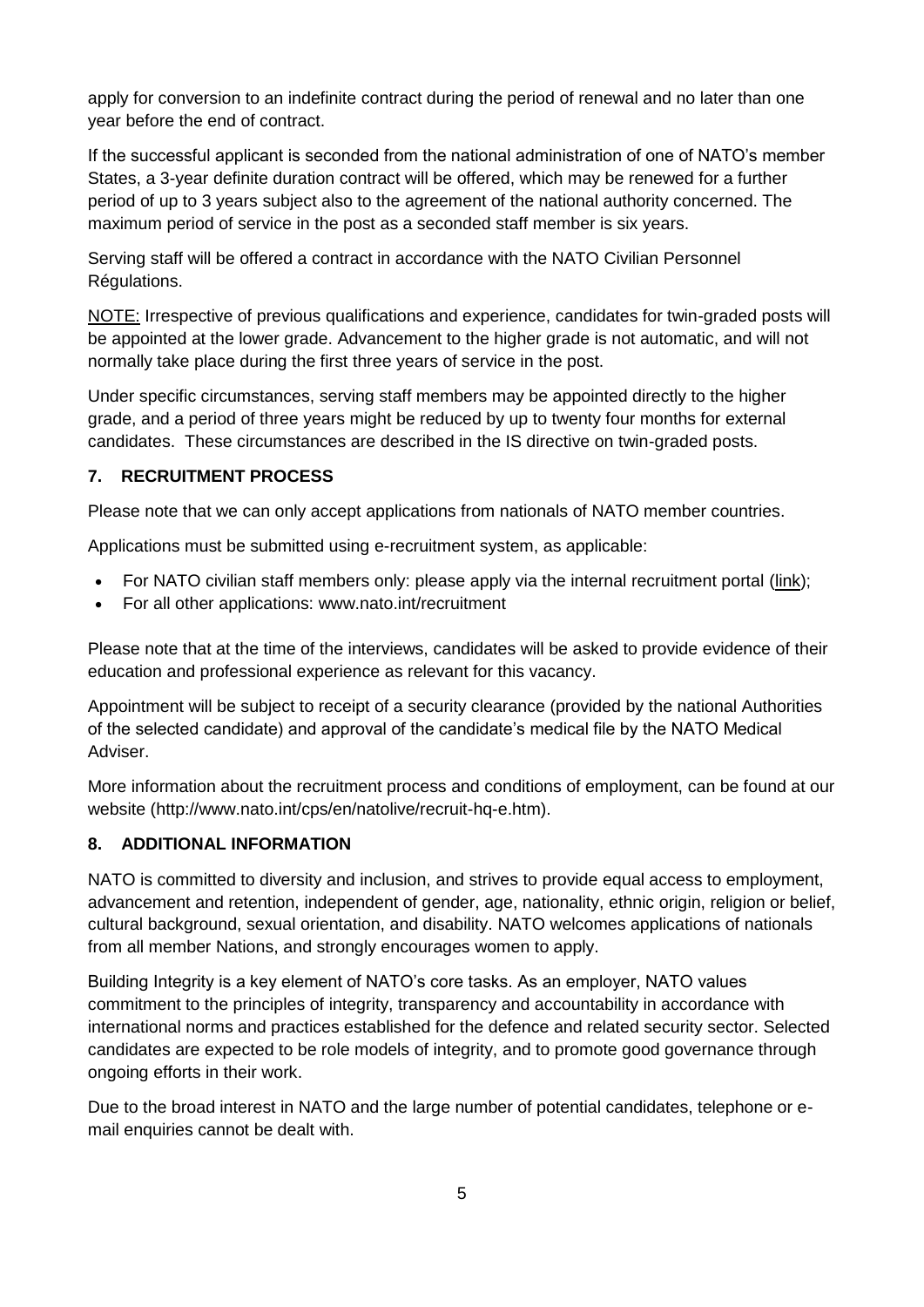Applicants who are not successful in this competition may be offered an appointment to another post of a similar nature, albeit at the same or a lower grade, provided they meet the necessary requirements.

The nature of this position may require the staff member at times to be called upon to travel for work and/or to work outside normal office hours.

The organization offers several work-life policies including Teleworking and Flexible Working arrangements (Flexitime) subject to business requirements.

Please note that the International Staff at NATO Headquarters in Brussels, Belgium is a nonsmoking environment.

For information about the NATO Single Salary Scale (Grading, Allowances, etc.) please visit our [website.](https://www.nato.int/cps/en/natolive/86790.htm) Detailed data is available under the Salary and Benefits tab.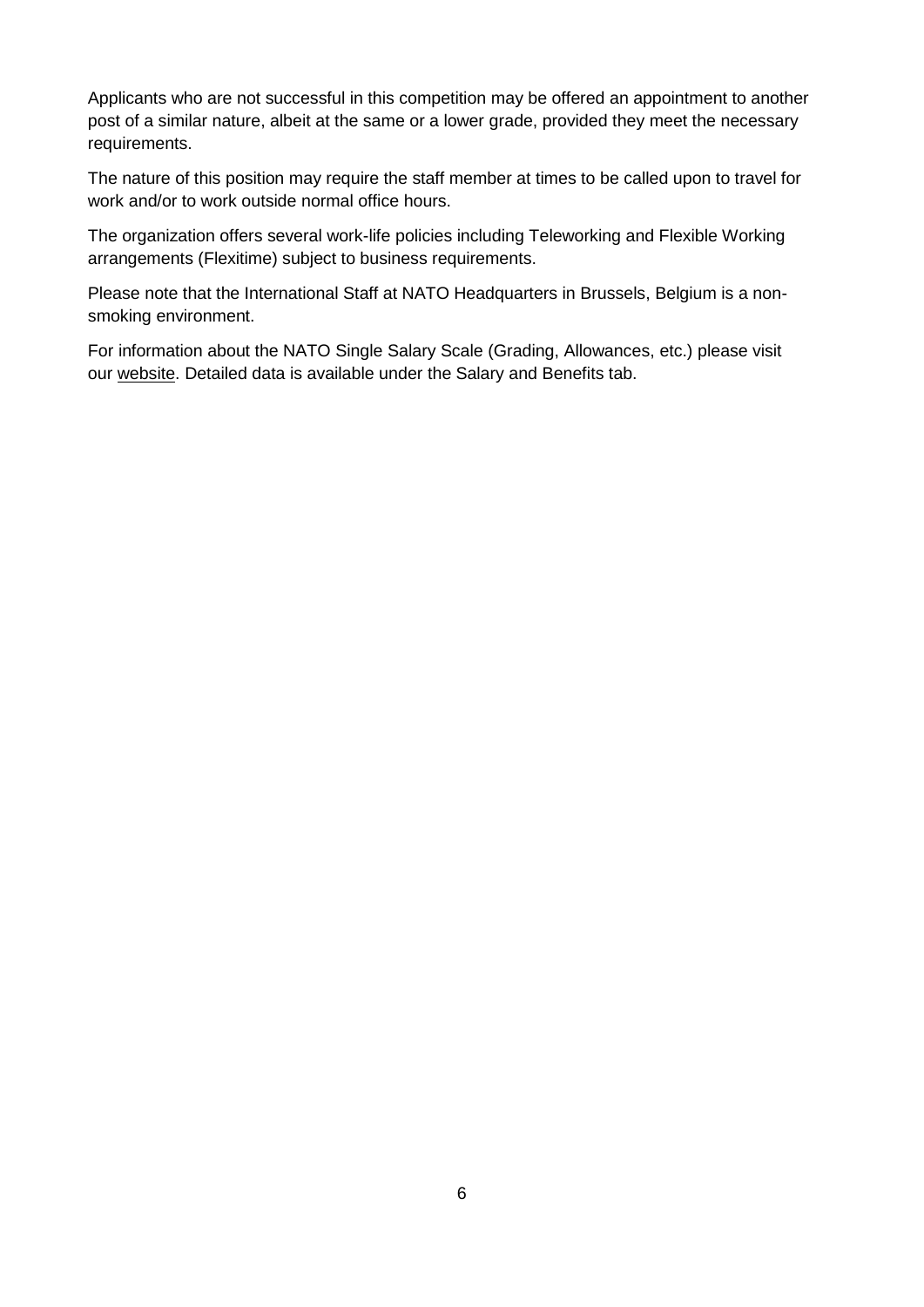#### **Administratrice/Administrateur (cybersécurité et audit) (220446)**

**Emplacement principal** Belgique-Bruxelles **Organisation** OTAN SI **Horaire** Temps plein **Date de retrait** 10-juil.-2022 **Salaire (Base de paie)** 5 735,66Euro (EUR) Mensuelle **Grade** NATO Grade G15-G17 **Niveau de l'habilitation de sécurité** CTS

## **Description**

## **1. RÉSUMÉ**

La Division civilo-militaire Renseignement et sécurité (JISD), placée sous l'autorité de la/du secrétaire général(e) adjoint(e) (ASG) pour le renseignement et la sécurité, se compose de deux grands piliers : le pilier « renseignement », dirigé par la/le secrétaire général(e) adjoint(e) délégué(e) pour le renseignement (DASG/I), et le pilier « sécurité », à savoir le Bureau de sécurité de l'OTAN (NOS), dirigé par la/le secrétaire général(e) adjoint(e) délégué(e) pour la sécurité (DASG/S).

Le NOS est responsable de la coordination générale de la sécurité à l'OTAN entre pays membres et organismes civils et militaires de l'OTAN, ainsi qu'avec les organisations internationales et les pays partenaires avec lesquels l'OTAN coopère. Il est également chargé de la sécurité du siège de l'OTAN et de son personnel à Bruxelles et à l'étranger, en mission et dans les bureaux satellites, et de la protection de la/du secrétaire général(e). Le NOS comprend le Bureau de la directrice/du directeur, la Branche Supervision de la politique et de la sécurité (SPOB), la Branche Sécurité de protection et services de secours (PSESB), la Branche Renseignement de sécurité (SIB) et l'Équipe Protection rapprochée (CPU).

La SPOB veille à ce que la politique de sécurité de l'OTAN soit appliquée dans l'ensemble des organismes et des pays de l'OTAN, ainsi que dans les pays non OTAN et les organisations internationales avec lesquels l'OTAN coopère. Elle élabore la politique de sécurité, ainsi que des directives et des documents d'orientation. Elle appuie leur mise en application et vérifie leur respect au travers d'audits de sécurité dans les domaines fonctionnels spécifiques que sont la sécurité concernant le personnel, la sécurité physique, la sécurité des informations, la sécurité des systèmes d'information et de communication (y compris la cybersécurité), la sécurité industrielle et la sécurité de protection. Elle collabore avec les autres branches du NOS afin de garantir que des réponses coordonnées et cohérentes sont apportées à l'interprétation et à l'application pratique de la politique de sécurité.

La/Le titulaire est responsable, pour l'ensemble du siège de l'OTAN, des mesures d'atténuation des risques de menace interne (menace cyber incluse) contre les systèmes d'information et de communication (SIC) de l'OTAN et les autres systèmes électroniques, et contre les informations stockées, traitées ou transmises dans ces systèmes. Elle/Il assure une surveillance continue des réseaux et étudie le comportement des utilisateurs afin de repérer toute activité suspecte ou perturbatrice ou tout signe de présence d'acteurs malveillants internes sur les systèmes classifiés de l'OTAN. Elle/Il effectue la corrélation des journaux et l'audit des activités suspectes émanant des personnels et des partenaires métiers pour établir une base de référence du comportement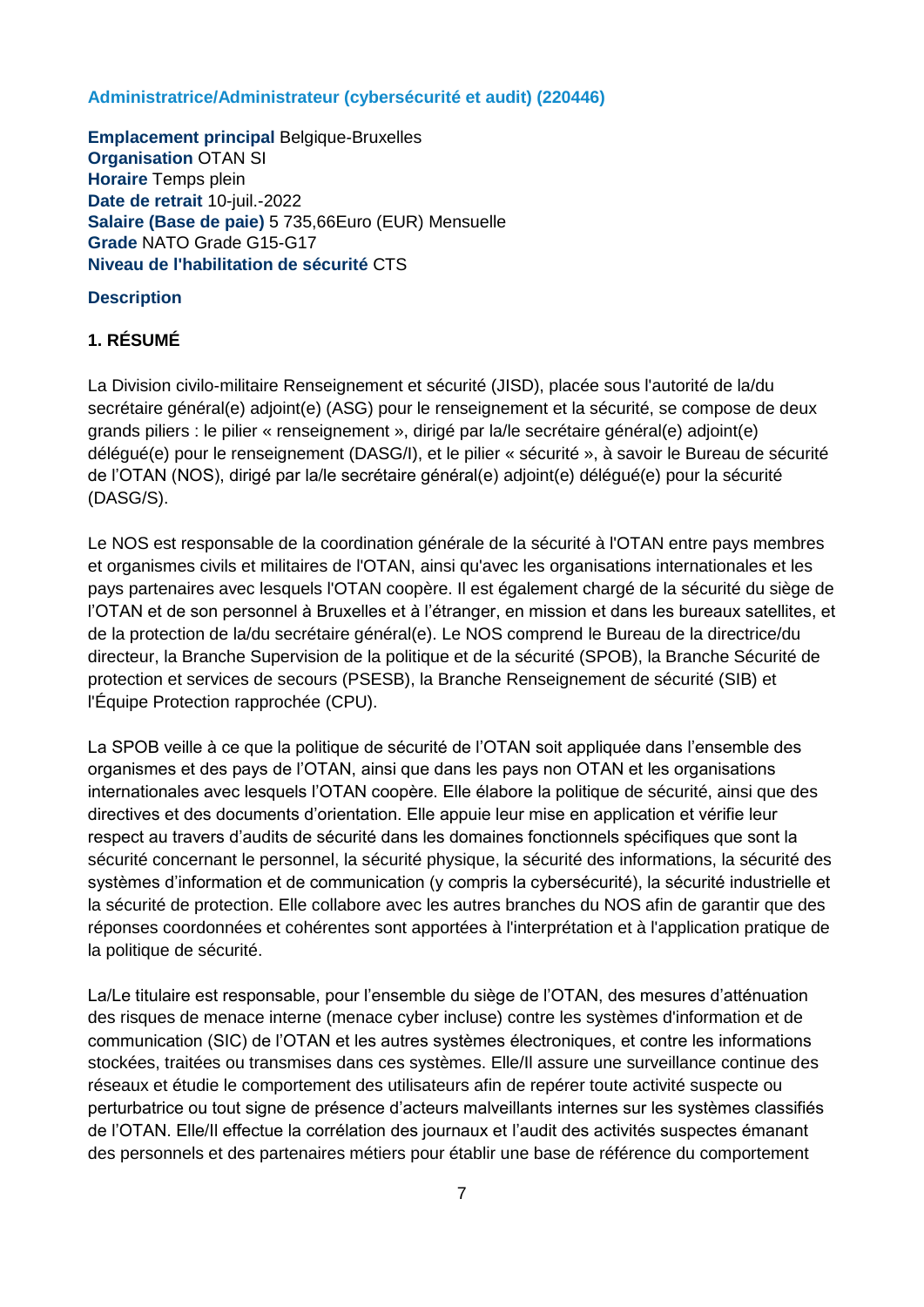utilisateur standard lorsqu'une personne travaille sur les systèmes classifiés de l'OTAN. La/Le titulaire apporte en outre son concours au NOS dans ses activités d'autorité d'homologation de sécurité pour le siège de l'Organisation. Elle/Il contribue par ailleurs aux activités menées au niveau de la JISD dans le cadre de la connaissance de la situation cyber et de la gestion des risques de sécurité, plus particulièrement à l'identification et à l'évaluation des risques pour les utilisateurs, les projets et les activités, ainsi qu'à la formulation des mesures de protection recommandées pour maîtriser les risques.

# **2. QUALIFICATIONS ET EXPÉRIENCE**

## **ACQUIS ESSENTIELS**

La/La titulaire du poste doit:

- être titulaire d'un diplôme universitaire, de préférence dans le domaine de l'ingénierie des SIC, de l'informatique ou dans un domaine similaire;
- avoir au moins 4 années d'expérience professionnelle dans le domaine de l'assurance de l'information, de la sécurité des SIC, de la cybersécurité, ou de l'audit des SIC axée sur le traitement des incidents de sécurité SIC/cyber et les enquêtes à mener;
- avoir une expérience récente de la conduite et de la coordination d'enquêtes sur des cyberincidents ou d'analyses post-incident dans des environnements hautement sécurisés similaires à l'OTAN;
- avoir de réelles aptitudes relationnelles pour la conduite d'entrevues dans le cadre des enquêtes;
- avoir une connaissance approfondie des politiques de sécurité et des directives subordonnées mises en application dans des environnements nationaux ou internationaux;
- avoir des connaissances dans les domaines suivants : méthodes d'enquête, criminalistique informatique, réponse aux incidents, signalement et analyse des infractions, fuites et vols de données, cyberespionnage, aspects juridiques liés aux cyberincidents et questions liées à la vie privée;
- justifier d'une connaissance approfondie des méthodes utilisées tant pour compromettre que pour défendre des infrastructures SIC modernes, d'une bonne compréhension des cybermenaces actuelles, et d'une connaissance des capacités et des techniques des hackers;
- justifier d'excellentes aptitudes à la rédaction de rapports écrits/verbaux et à la présentation d'exposés;
- avoir au minimum le niveau de compétence V (« avancé » dans l'une des deux langues officielles de l'OTAN (anglais/français) et le niveau I (« débutant ») dans l'autre.

## **ACQUIS SOUHAITABLES**

Seraient considérées comme autant d'atouts:

- la possession d'un diplôme universitaire de plus haut niveau (master ou doctorat) dans un domaine lié à la sécurité ou à l'informatique et/ou d'une certification professionnelle en sécurité informatique comme la certification CISSP (Certified Information Systems Security Professional), CISA (Certified Information Systems Auditor) ou EnCE (EnCase Certified Examiner);
- une expérience pratique d'outils « grand public » de gestion des événements et des informations de sécurité (par exemple Splunk);
- une bonne maîtrise de la conduite d'analyses des menaces internes et cyber, notamment de la surveillance des comportements utilisateurs dans l'environnement informatique, et une connaissance approfondie des stratégies et techniques d'atténuation des menaces internes;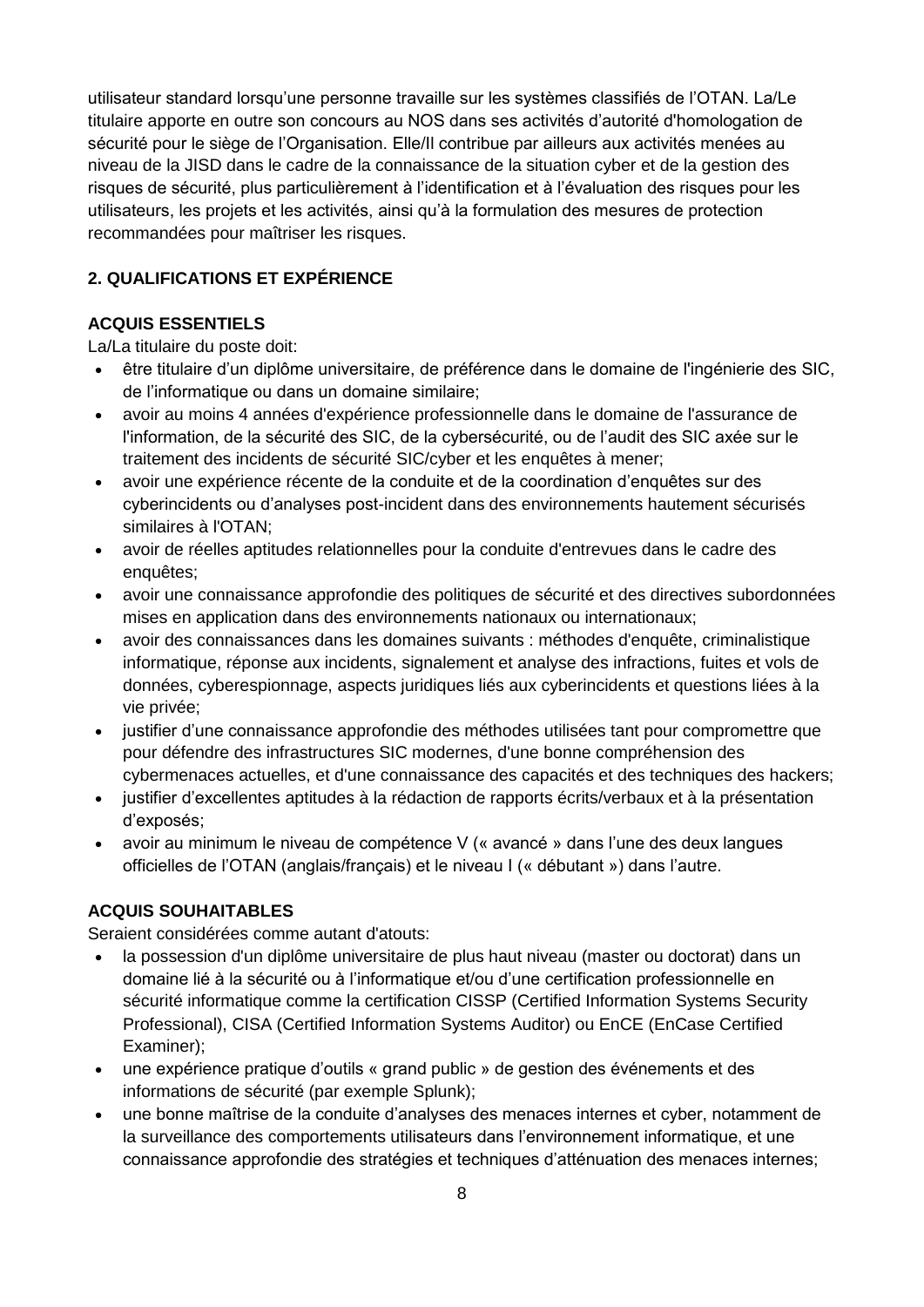- une connaissance approfondie des politiques, directives et règlements de sécurité à l'OTAN, ainsi qu'une certification en gestion de projet (par exemple PRINCE2);
- une expérience de la conduite d'enquêtes ou de la gestion de dossiers de criminalistique informatique;
- une bonne connaissance de la technologie SharePoint, des solutions de gestion de flux et des solutions orientées données;
- une expérience de la supervision de l'installation, de la configuration et de la maintenance de logiciels dans un environnement classifié.

## **3. RESPONSABILITÉS PRINCIPALES**

#### **Gestion de projet**

Planifie et met en œuvre le programme du siège de l'OTAN pour l'atténuation des menaces internes. Veille à ce que ce programme et les activités qu'il comprend contribuent à la mission de l'Organisation et reflètent les priorités de ses dirigeants. Pilote et suit les projets spéciaux d'audit du comportement des utilisateurs et les enquêtes en la matière. Travaille en étroite concertation avec les gestionnaires de projet et de programme pour une mise en application cohérente des politiques et des mesures de contrôle. Définit clairement les besoins en matière d'audit. Établit les politiques de surveillance et les contrôles d'accès nécessaires applicables à certaines catégories d'utilisateurs (par exemple les utilisateurs à distance).

#### **Élaboration des politiques**

Contribue aux travaux d'élaboration des politiques et règlements de sécurité des SIC au siège, dans son domaine d'expertise. Veille au respect des exigences de la politique de sécurité de l'OTAN en matière d'enquête sur les incidents de sécurité et de signalement de ceux-ci. Assure un classement cohérent des incidents et veille à ce que les actions correctives et les mesures d'atténuation des incidents critiques soient comparables dans l'ensemble de l'Organisation.

#### **Gestion des parties prenantes**

Est le principal point de contact au sein du NOS/SPOB pour les audits de comportement des utilisateurs. Peut être appelé(e) à remplir le rôle d'officier de sécurité des systèmes d'information et de communication du siège de l'OTAN (HQ CISSO). Assure une collaboration avec les services du siège de l'OTAN chargés de la sécurité, de la contre-ingérence et de la cyberdéfense. Apporte son concours à la gestion des ressources dont dispose la Section pour ce qui est des activités de surveillance continue, d'audit et d'investigation numérique ; apporte une expertise technique et assure une coordination efficace. Établit et entretient des relations de travail avec les officiers de sécurité des SIC et la communauté CI (contre-ingérence) à l'échelle de l'OTAN et les autorités de sécurité locales, et collabore avec les services des ressources humaines, de contre-ingérence, de cyberdéfense et d'enquêtes de sécurité. Supplée la/le chef de la Section Enquête et audit cyber et contribue aux activités de la Section.

#### **Développement de l'expertise**

Mène à la fois des tâches de surveillance continue et d'audit du comportement des utilisateurs. Conçoit des scénarios, y intègre des données structurées et non structurées, et applique des règles de corrélation pour que des alertes se déclenchent en cas d'activités suspectes ou anormales. Passe en revue et adapte les déclencheurs qui leur sont associés dans une optique d'amélioration continue des capacités de détection. Développe ses connaissances théoriques et pratiques s'agissant de la mise en œuvre des outils adaptés à l'audit de comportement des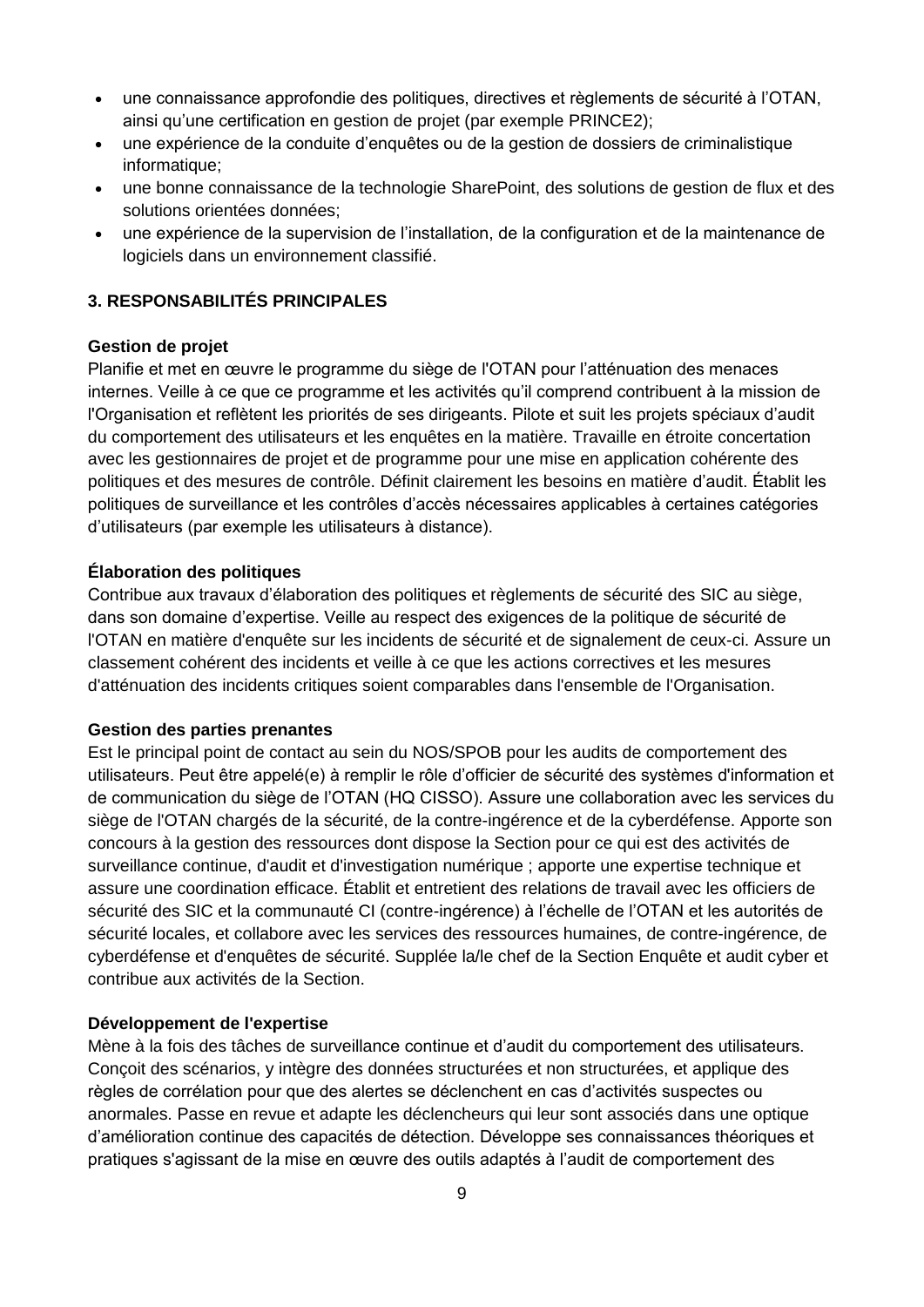utilisateurs, aux analyses big data et aux enquêtes comme les outils de criminalistique informatique machine et réseau. S'adapte aux changements dans les méthodes de travail et porte un vif intérêt aux évolutions intervenant dans son domaine. Aide à concevoir et à actualiser les mécanismes et les prescriptions de sécurité en place afin d'améliorer les capacités dont l'Organisation dispose pour la détection et la prévention des menaces internes. Prévoit un volet sensibilisation à la menace interne dans les formations à la sécurité que tous les employés suivent régulièrement. Fait preuve de vigilance pour ce qui est de la bonne utilisation des réseaux sociaux.

#### **Gestion financière**

Planifie, coordonne et contrôle de manière efficace l'emploi des ressources financières allouées (budget et formation, contrats externalisés compris) afin d'atteindre les objectifs de la Section et d'en améliorer l'efficacité opérationnelle.

#### **Planification et exécution**

Élabore et tient à jour les méthodes et les procédures destinées au programme d'atténuation de la menace interne. Analyse les tendances à partir de sources d'information pertinentes et en fait la synthèse.

#### **Gestion des connaissances**

A connaissance des moyens disponibles. Établit et tient à jour une base de référence des comportements matériel et utilisateur. Anticipe et gère les menaces internes prévisibles émanant d'acteurs malveillants. Fait bénéficier les autres de son expertise, des enseignements tirés et des meilleures pratiques.

S'acquitte de toute autre tâche en rapport avec ses fonctions qui pourrait lui être confiée.

#### **4. STRUCTURE ET LIAISONS**

La/Le titulaire du poste relève de la/du chef de la Section Enquête et audit cyber. Elle/Il entretient des contacts réguliers avec les chefs de section de la SPOB ainsi qu'avec les autres composantes de la Division, selon les besoins. Elle/Il collabore étroitement avec les officiers de sécurité de division (DSO) ainsi qu'avec les responsables de la cybersécurité et de la gestion de la sécurité d'autres divisions. Elle/Il se tient en liaison étroite avec les officiers de sécurité des SIC, les équipes d'intervention sur incident et les services chargés de la contre-ingérence dans l'ensemble de l'OTAN, ainsi qu'avec tout agent de l'Organisation contribuant à la gestion de la menace interne. En tant que membre d'une équipe SPOB, elle/il contribue aux enquêtes sur les incidents de sécurité SIC ou cyber et à l'élaboration de supports de sensibilisation à la cybersécurité, selon les instructions de la/du chef de section.

Nombre de subordonné(e)s direct(e)s: sans objet. Nombre de subordonné(e)s indirect(e)s: sans objet.

## **5. COMPÉTENCES**

La/Le titulaire du poste doit faire preuve des compétences suivantes :

- Réflexion analytique: discerne les relations multiples.
- Flexibilité: s'adapte à des situations imprévues.
- Persuasion et influence: prend différentes mesures à des fins de persuasion.
- Initiative: fait preuve de décision dans les situations où il faut agir sans attendre.
- Compréhension organisationnelle: comprend le climat et la culture de l'Organisation.